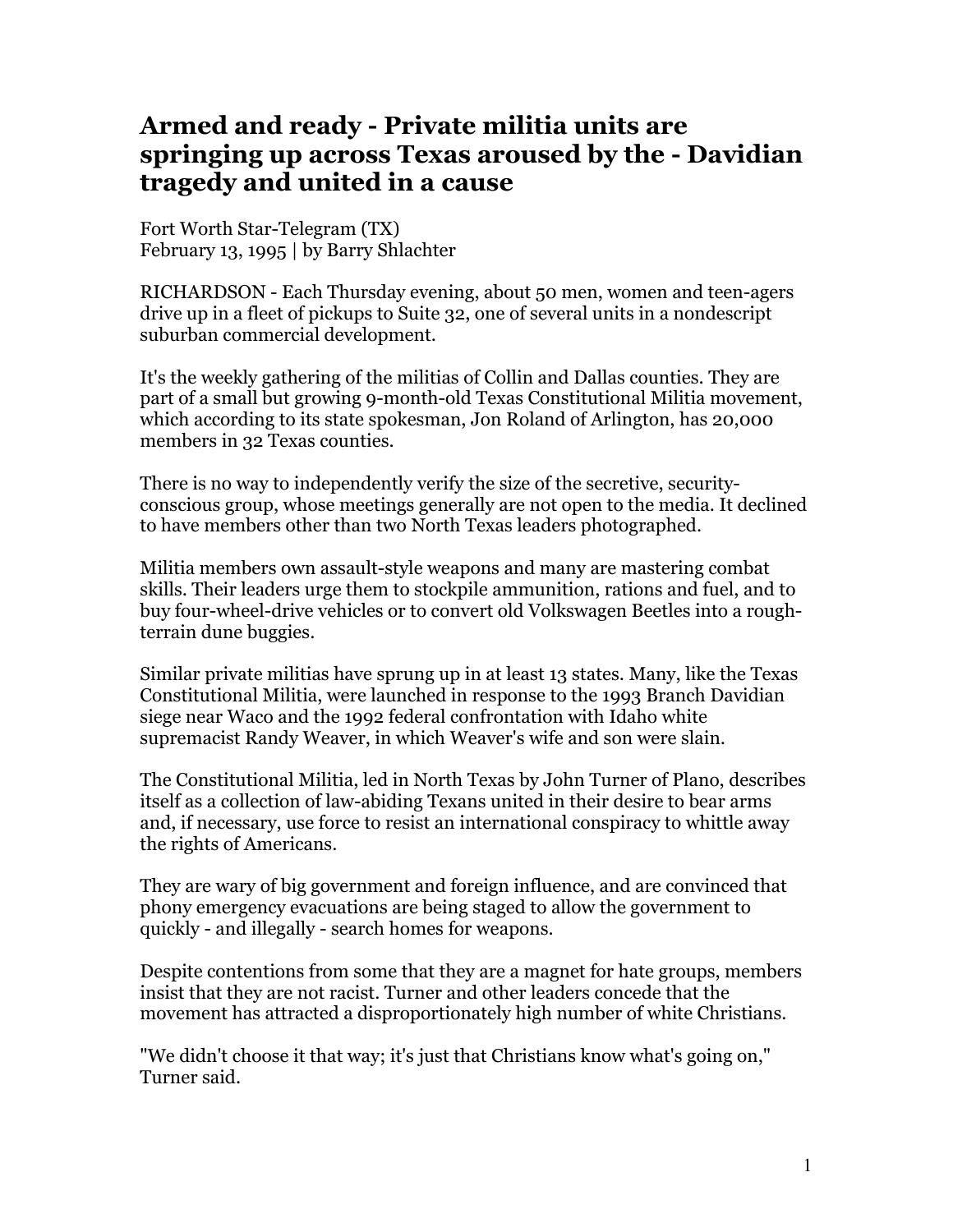He and his followers say they want to re-establish constitutional rights. They are convinced that foreign troops, thousands of them, are stationed on U.S. soil, that the Federal Emergency Management Agency, or FEMA, is actually a national police force with airborne units, and that "one-worlders" among top elected leaders seek to hand over power to the United Nations.

"We prepare for the worst, hope for the best," said Turner, 48, a bearded, selfemployed mechanic-welder.

The siege of the Branch Davidian compound by federal agents has become a rallying cry, with militia members warning that any such federal assaults will trigger a national mobilization of the private militias.

"We will react to another Waco," said Russell Smith, 40, who was co-chairman of the Richardson gathering in his capacity as acting commander of Dallas County's private militia.

He also recommended use of nonviolent tactics in any confrontation with federal agents.

"In the first line of assault, use video cameras," he suggested. "Catch those little monkeys on camera. They can't stand the truth."

Lowering his voice, Smith said that people such as he would end up victors in any lethal confrontation with federal agents.

"I've got something to fight for," said the tall, silver-haired glass sculptor. "Their paycheck isn't worth dying for.

"This is not a garden party," he continued. "It's a very dangerous situation. They do not like us, want us, and the government is trying to demonize us."

As the meeting progressed, there was a consensus among the militia members that authorities will soon launch house-to-house searches to seize personal weapons. Most likely, they speculated, a federal or state agency will fake a chemical spill or a drug raid to order a general evacuation, seal off areas and confiscate guns.

"I believe they've done that already," one member said after Smith led a session of what he called "rumor control."

"Plutonium scares," another suggested.

"There's been searches already in Shreveport. A 9-city-block area. With no warrants," a third voice adds.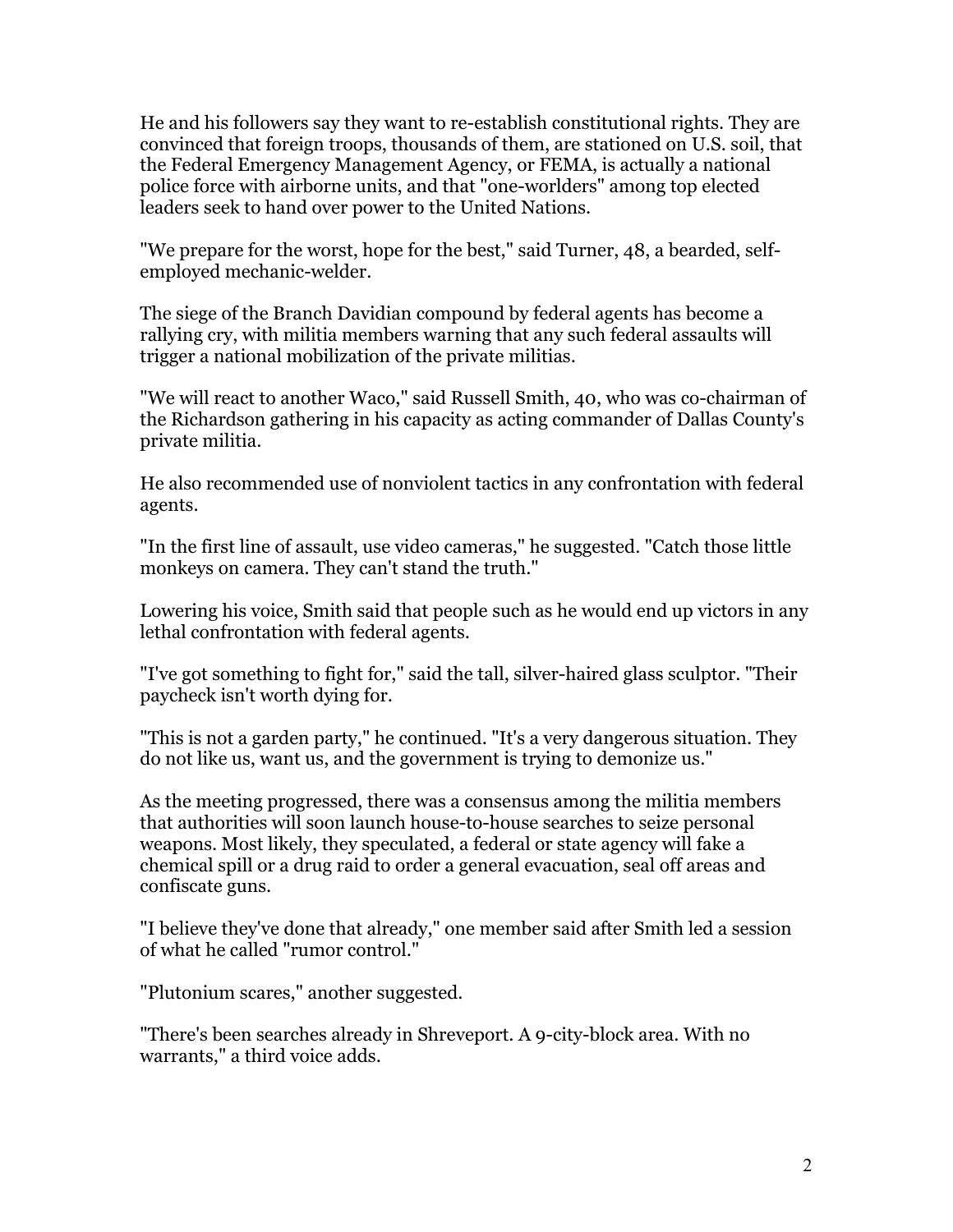The discussions also touched on highly practical matters such as rotating gasoline stockpiles and the names of gun dealers who give steep discounts to militia members. And a \$250 "combat course" at a North Texas gun club that would cost militia members just \$50.

The Texas movement suffered a blow Jan. 21 with the abrupt resignation of one of its three top state leaders, Bill Utterback of San Antonio. His reason heightened the jolt: Like India's Mahatma Gandhi, Utterback has embraced the philosophy of nonviolence.

"He's gone pacifist on us," Roland said.

Utterback, 49, who organized the militia's high-profile Alamo rally in November, said the movement is fostering fear. "And I cannot justify killing another person, even in self-defense." He added, however, that his wife will remain commander of Comal County's militia.

Organizations that monitor hate groups have expressed concern about the upsurge of militias around the country. Klanwatch Intelligence Report, a publication of the Alabama-based Southern Poverty Law Center, said it found no direct link between white supremacists and Turner's Texas group, but the B'nai B'rith's Anti-Defamation League expressed concern with groups that target the government as an enemy.

"As part of their belief system, they view the U.S. government, whether it's the Internal Revenue Service or law enforcement agencies, as the enemy," said Mark Briskman, director of the Jewish group's North Texas and Oklahoma office. "We're very concerned."

Last month, Klanwatch issued a report that linked white supremacists to another militia-type group, the Texas Light Infantry.

"Our concern are racist leaders who have stepped into this movement and are exploiting it for their own ends," said Mike Reynolds, Klanwatch editor. "And their goals are recruitment and violence, which should make them a concern of citizens and law enforcement."

Through an intermediary, a Texas Light Infantry leader declined an interview, saying he will not to speak to any publication other than Soldier of Fortune magazine.

White supremacists are actually repelled by the Texas

Constitutional Militia because it champions racial equality, said Roland, 50, a computer programmer and former environmental activist who helped found the movement.